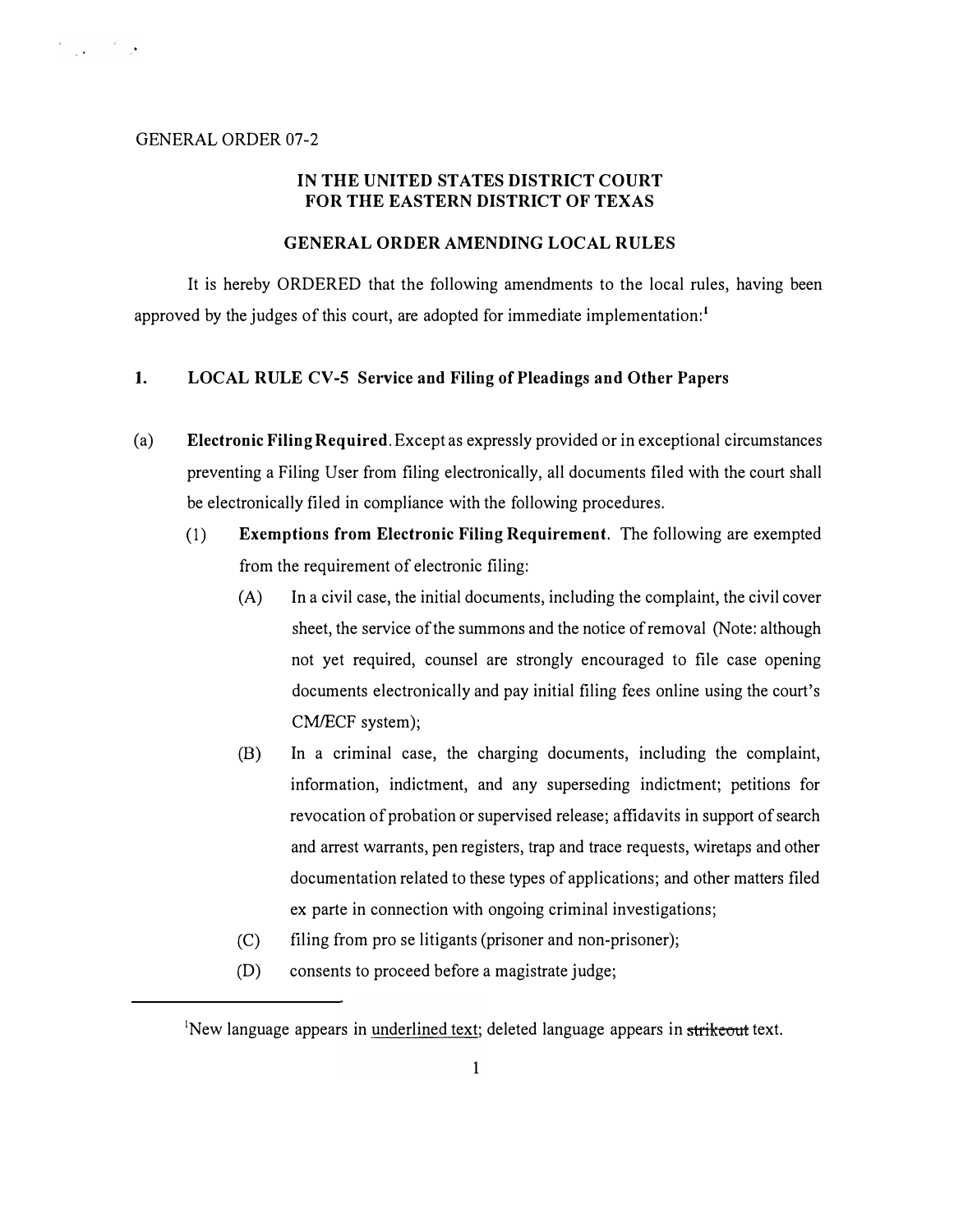- (E) proof of service of the initial papers in a civil case;
- (F) papers received from another court under Fed.R. Crim.P. 5(c), Fed.R. Crim.P. 20 and Fed.R.Crim.P. 40 ;
- (G) official administrative records or transcripts of prior court or administrative proceedings from other courts or agencies that are required to be filed by law, rule or local rule (but see Local Rule CV-80(a));
- (H) notice of appeal (Note: although not yet required, counsel are strongly encouraged to file notices of appeal electronically and pay appellate filing fees online using the court's CM/ECF system);
- (I) application to appear pro hac vice; and
- (J) any document pertaining to presentence investigation reports in criminal cases.

\* \* \* \* \*

*Comment:* The change to section (a)(1)(G) continues allows official administrative records or transcripts from agencies or courts other than this court to be filed in paper format. However, transcripts of Texas Eastern court proceedings filed after March 1, 2007 must be submitted electronically by the court reporter per new Local Rule CV-80(a).

# 2. LOCAL RULE CV-7 Motions Practice

 $\label{eq:2} \frac{1}{\sqrt{2}}\left(\frac{1}{\sqrt{2}}\right)^{1/2}\left(\frac{1}{\sqrt{2}}\right)^{1/2}$ 

(a) Generally. All motions, unless made during a hearing or trial, shall be in writing, conform to the requirements of Local Rules CV-5 and CV-10, and shall be accompanied by a separate proposed order for the judge's signature. The proposed order shall be endorsed with the style and number of the cause and shall not include a date or signature block. Motions, responses, replies and proposed orders, if filed electronically, shall be submitted in "searchable PDF" format. All other documents, including attachments and exhibits should be in "searchable PDF" form wherever possible.

(1) Dispositive Motions. Dispositive motions shall not exceed thirty pages, excluding attachments, unless leave of court is first obtained. Likewise, a party opposing a dispositive motion shall limit the response to the motion to thirty pages, excluding attachments, unless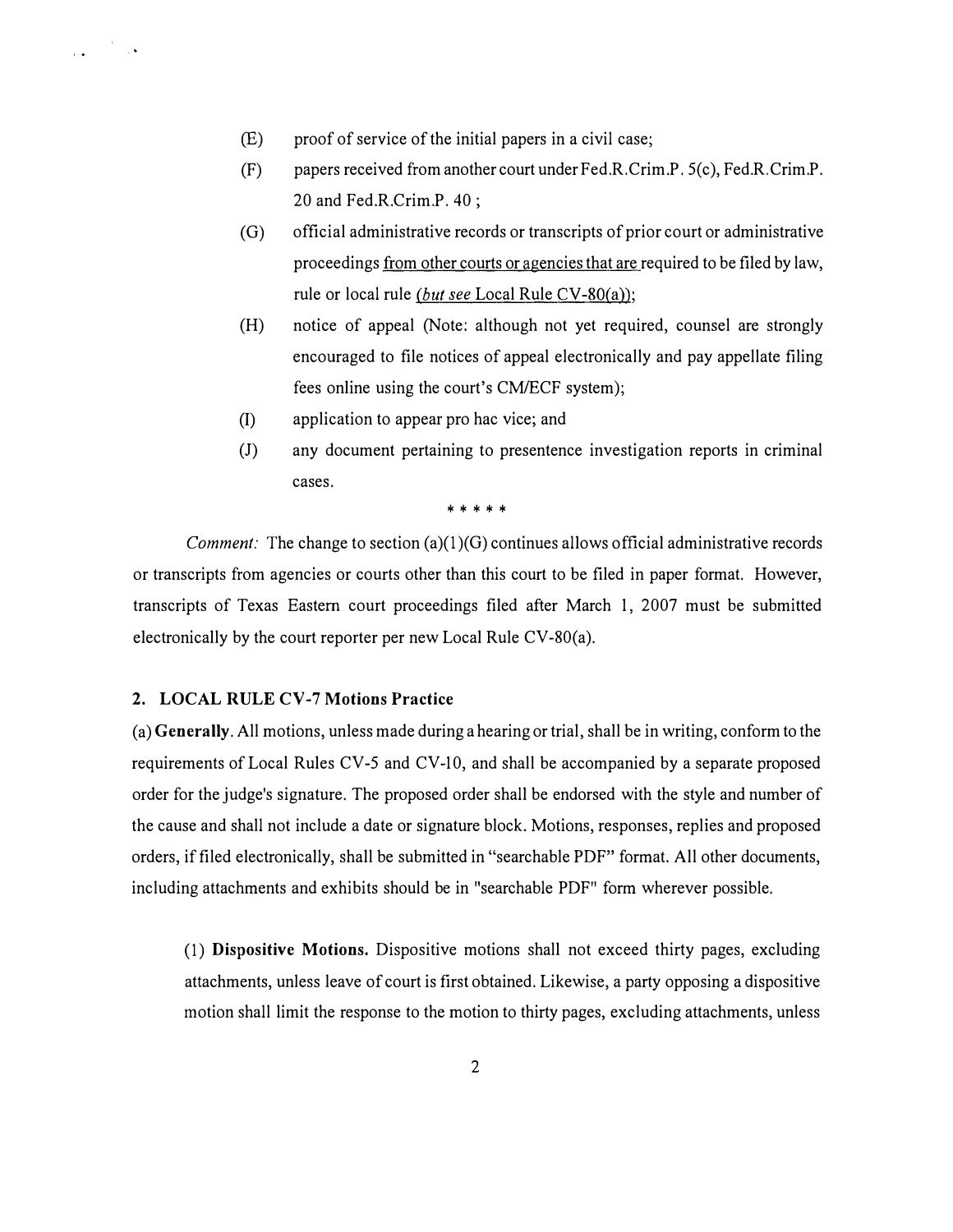leave of court is first obtained. See Rule CV-56 regarding attachments to motions for summary judgment and responses thereto. Any reply brief to an opposed dispositive motion filed pursuant to section (f) of this rule shall not exceed ten pages, excluding attachments. In addition to the above limitations, unless leave of court is first obtained, the following limitations shall apply: ( 1) a party's summary judgment motions shall not exceed sixty pages collectively, excluding attachments; (2) a party's responses to summary judgment motions shall not exceed sixty pages collectively, excluding attachments; (3) a party's reply briefing to summary judgment motions shall not exceed twenty pages collectively excluding attachments; and (4) a party's surreply briefing to summary judgment motions shall likewise not exceed twenty pages collectively, excluding attachments.

Dispositive motions shall contain a statement of the issues to be decided by the Court. Responses to dispositive motions must include a response to the movant's statement of issues.

\* \* \* \* \*

Comment: The court believe it will aid the decisional process if attorneys routinely identify and discuss the issues to be decided in their dispositive motions and responses thereto. The purpose of this new requirement is to encourage attorneys to focus their arguments on identifying and delineating the specific matters at issue before the court.

# 2. LOCAL RULE CV-56 Summary Judgment Procedure

 $\mathcal{F}^{\mathcal{F}}(\mathbf{x})$ 

 $\epsilon_{\rm c}$  .

(a) Motion. Any motion party moving for summary judgment must include: (1) a statement of the issues to be decided by the Court; and  $(2)$  should identify both the legal and factual basis for its motion. The text of the motion or an appendix thereto must include a "Statement of Undisputed Material Facts:" If the movant relies upon evidence to support its motion, the motion should include appropriate citations to proper summary judgment evidence as set forth below. as to which the moving party contends there is no genuine issue of material fact for trial. Proper summary judgment evidence should be attached to the motion in accordance with section (d) of this rule.

(b) Response. Any response to a motion for summary judgment must include: party opposing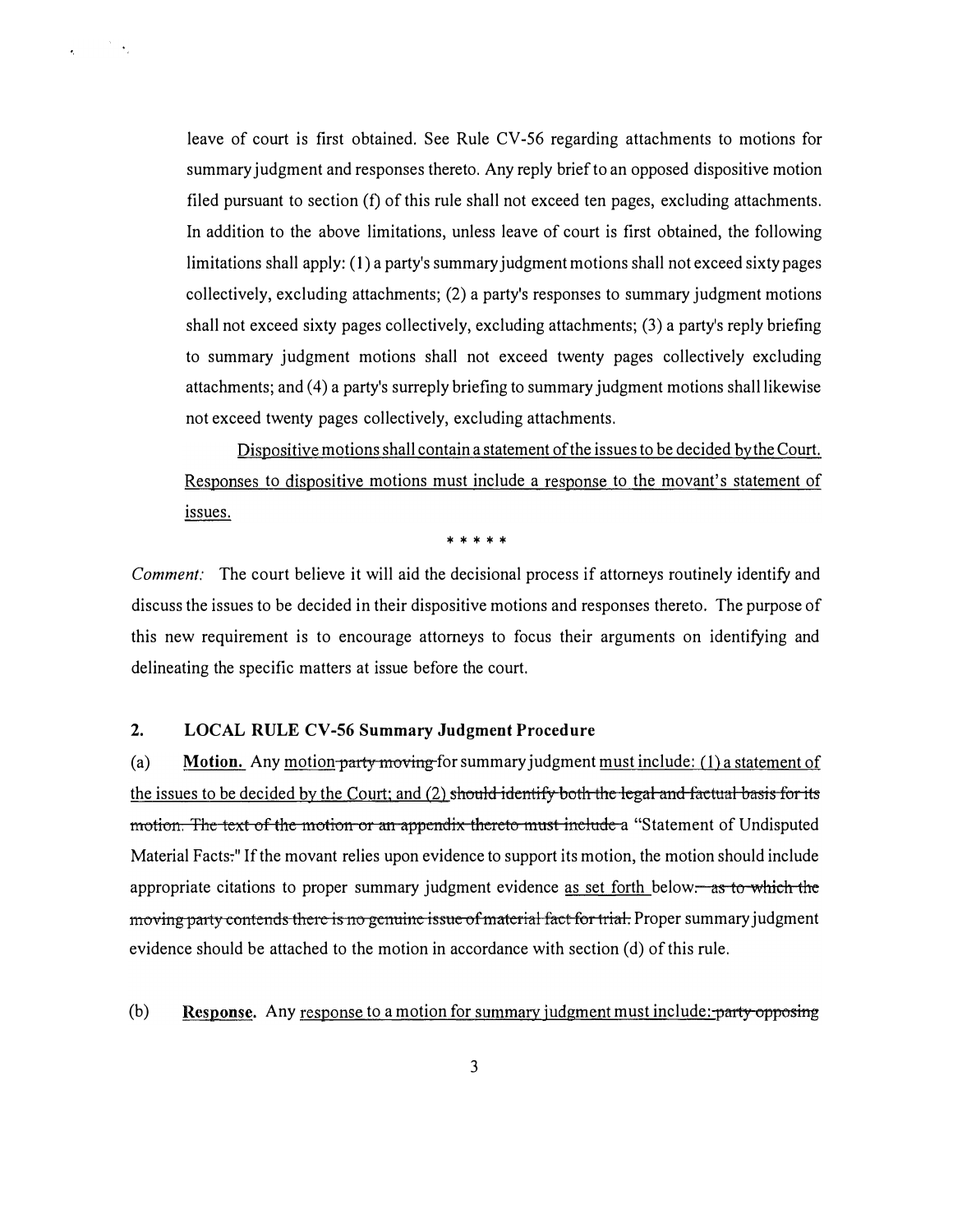the motion should serve and file a response that includes in the text of the response or as an appendix thereto,  $(1)$  any response to the statement of issues; and  $(2)$  any response to the "Statement of Undisputed Material Facts Genuine Issues." The response should be supported by appropriate citations to proper summary judgment evidence as set forth below. as to which it is contended that a genuine issue of material fact exists. Proper summary judgment evidence should be attached to the response in accordance with the procedure contained in section (d) of this rule.

 $\mathcal{L}^{\text{max}}$  , where  $\mathcal{L}^{\text{max}}$ 

(c) Ruling. In resolving the motion for summary judgment, the court will assume that the facts as claimed and supported by admissible evidence by the moving party are admitted to exist without controversy, except to the extent that such facts are controverted in the "Statement of Genuine" Issues" filed in opposition to the motion, as supported by proper summary judgment evidence. The court will not scour the record in an attempt to determine whether the record contains an undesignated genuine issue of material fact for trial before entering summary judgment.

(d) Proper summary judgment evidence. As used within this rule, "proper summary judgment evidence" means excerpted copies of pleadings, depositions, answers to interrogatories, admissions, affidavits, and other admissible evidence cited in the motion for summary judgment or the response thereto. The phrase "appropriate citations" means that any excerpted evidentiary materials that are attached to the motion or the response should be referred to by page and, if possible, by line. Counsel are strongly encouraged to highlight or underline the cited portion of any attached evidentiary materials, unless the citation encompasses the entire page. The page preceding and following a highlighted page may be submitted if necessary to place the highlighted material in its proper context. Only relevant, cited-to excerpts of evidentiary materials should be attached to the motion or the response.

Comment: The court's comment here is the same as the comment to item 2 above.

# 3. Local Rule CV-80 Stenographer; Stenographic Report or Transcript as Evidence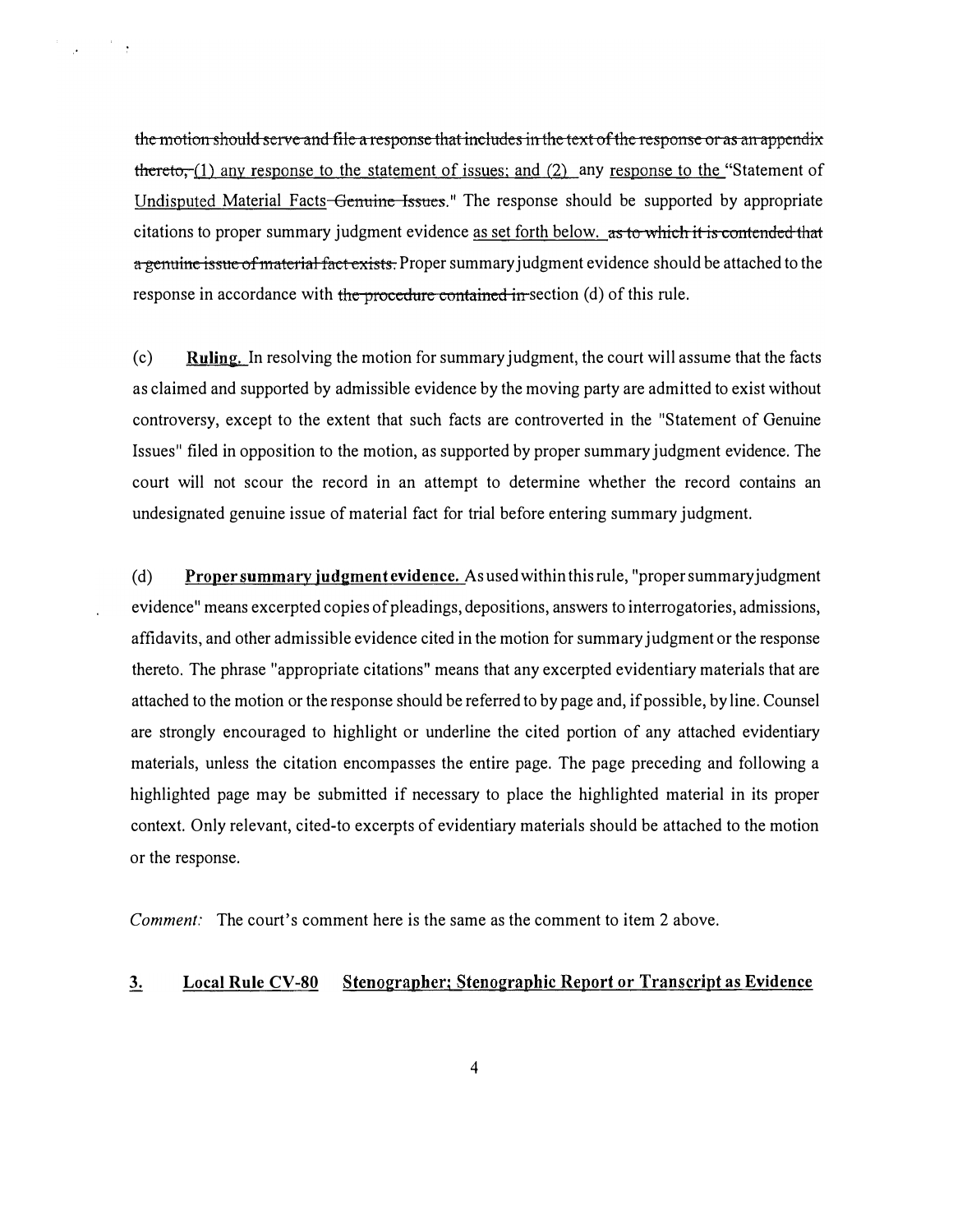(a) Electronic Filing of Transcripts by Court Reporters. Any transcript of proceedings in this court filed by a court reporter after March l, 2007 shall be filed electronically as a "private entry" document. Under this procedure, unsealed electronic transcripts filed after March l, 2007 are available in electronic format to judges and court staff in the CM/ECF database, but are not available in the public PACER database. Upon request, the clerk shall make a paper or electronic version of any unsealed transcript available for public inspection without charge at the clerk's office. See 28 U.S.C. Section 753(b).

Comment: The purpose of this new rule is to (1) allow electronic access to unredacted transcripts to judges and court personnel; (2) continue to allow public access to unsealed court transcripts at the office of the clerk; and (3) continue to require non-indigent litigants, attorneys and members of the public to compensate court reporters for copies of the transcript.

# 4. Appendix H Court-Annexed Mediation Plan

#### (a) GENERAL PROVISIONS

 $\label{eq:2.1} \frac{d\mathbf{r}}{d\mathbf{r}} = \frac{1}{\sqrt{2\pi}}\frac{1}{\sqrt{2\pi}}\frac{d\mathbf{r}}{d\mathbf{r}}\,,$ 

#### (1) DEFINITIONS.

 $\sim$   $^{\circ}$ 

- (A) Mediation is a supervised settlement conference presided over by a qualified and neutral mediator to promote conciliation, compromise and the ultimate settlement of a civil action.
- (B) The mediator is an attorney or judge who possesses the unique skills required to facilitate the mediation process including the ability to suggest alternatives, analyze issues, question perceptions, use logic, conduct private caucuses, stimulate negotiations between opposing sides and keep order.
- (C) The mediation process does not allow for testimony from witnesses. The mediator does not review or rule upon questions of fact or law, or render any final decision in the case. Absent a settlement, the mediator will report only to the presiding judge as to whether the case settled, was adjourned for further mediation (by agreement of the parties), or that the mediator declared an impasse.  $\chi^2/\psi^2$

5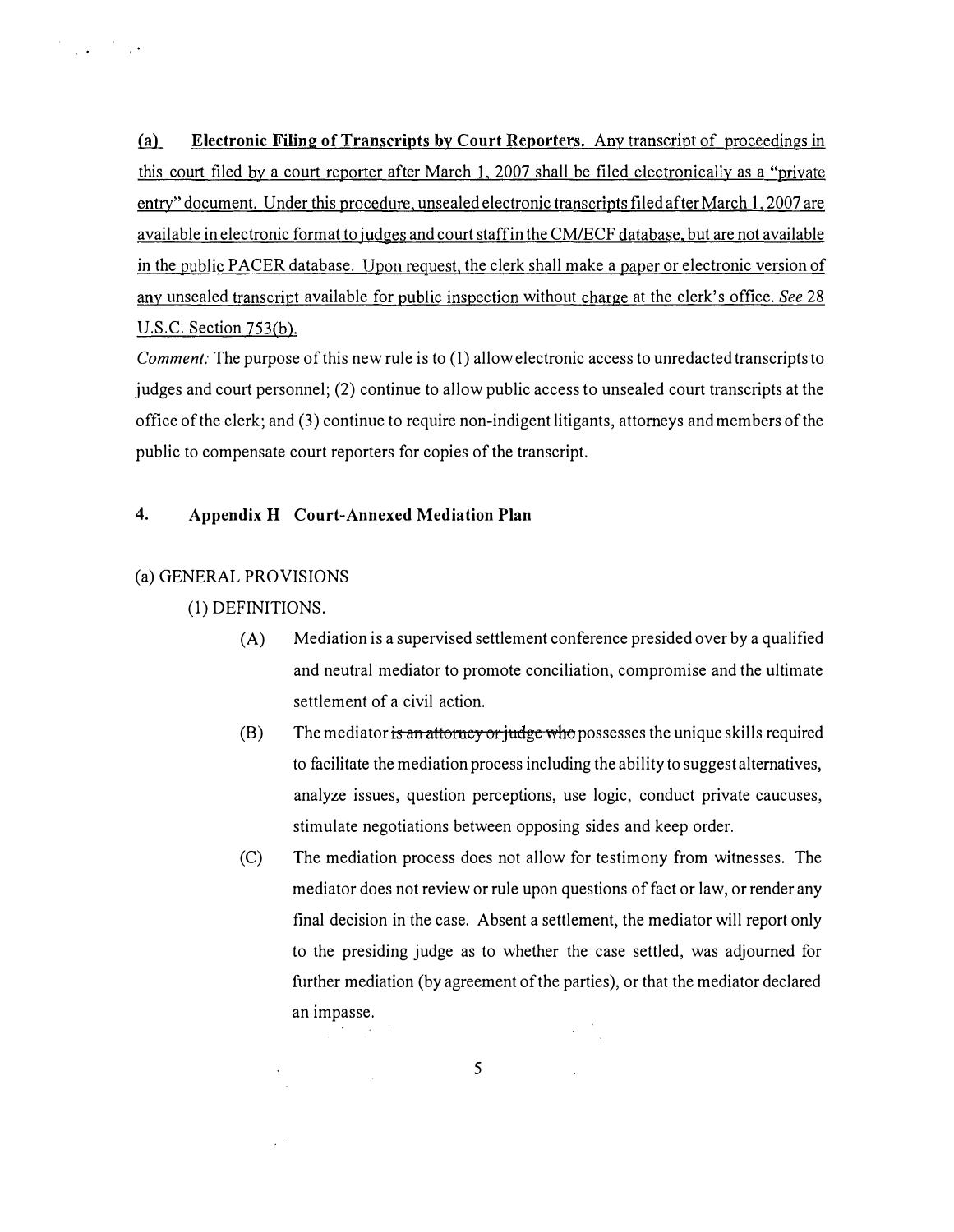(2) PURPOSE. It is the purpose of the court, through adoption and implementation of this Plan, to provide an alternative mechanism for the resolution of civil disputes (a court annexed mediation procedure) leading the disposition before trial of many civil cases with resultant savings in time and costs to the litigants and to the court, but without sacrificing the quality of justice to be rendered or the right of the litigants to a full trial in the event of an impasse following mediation.

#### (b) QUALIFICATION AND COMPENSATION OF MEDIATORS; ETHICAL PRINCIPLES

- (1) QUALIFICATIONS. An individual may serve as a mediator in this court if:
	- (A) He or she is a former state court judge who presided in a court of general jurisdiction and was also a member of the bar in the state in which he or she presided; or
	- (B) He or she is a retired judicial officer of the United States;  $\sigma r$
	- (C) He or she is a licensed attorney, has been a member of a state bar for at least seven (7) years and is currently admitted to the bar of this court, or
	- $\Omega$ . He or she is a mediator who has been authorized to serve as such by the presiding judge.

In addition, attorneys who serve as mediators in this court must have completed a forty-hour mediation training course certified by the State Bar of Texas or be otherwise qualified in the opinion of the Court.

- (2) DISQUALIFICATION. Any person selected as a mediator may be disqualified for bias or prejudice pursuant to 28 U.S.C. § 144 by the presiding judge, and shall be disqualified in any case in which such action would be required by a justice, judge or magistrate judge governed by 28 U.S.C. § 455.
- (3) COMPENSATION. Mediators shall be compensated at a rate provided by the parties. Absent agreement of the parties to the contrary, the cost of the mediator's services shall be borne equally by the parties to the mediation conference. The Court reserves the right to review the reasonableness and apportionment of the fee. The Court also may at any time request a mediator to conduct a mediation *pro bono*, or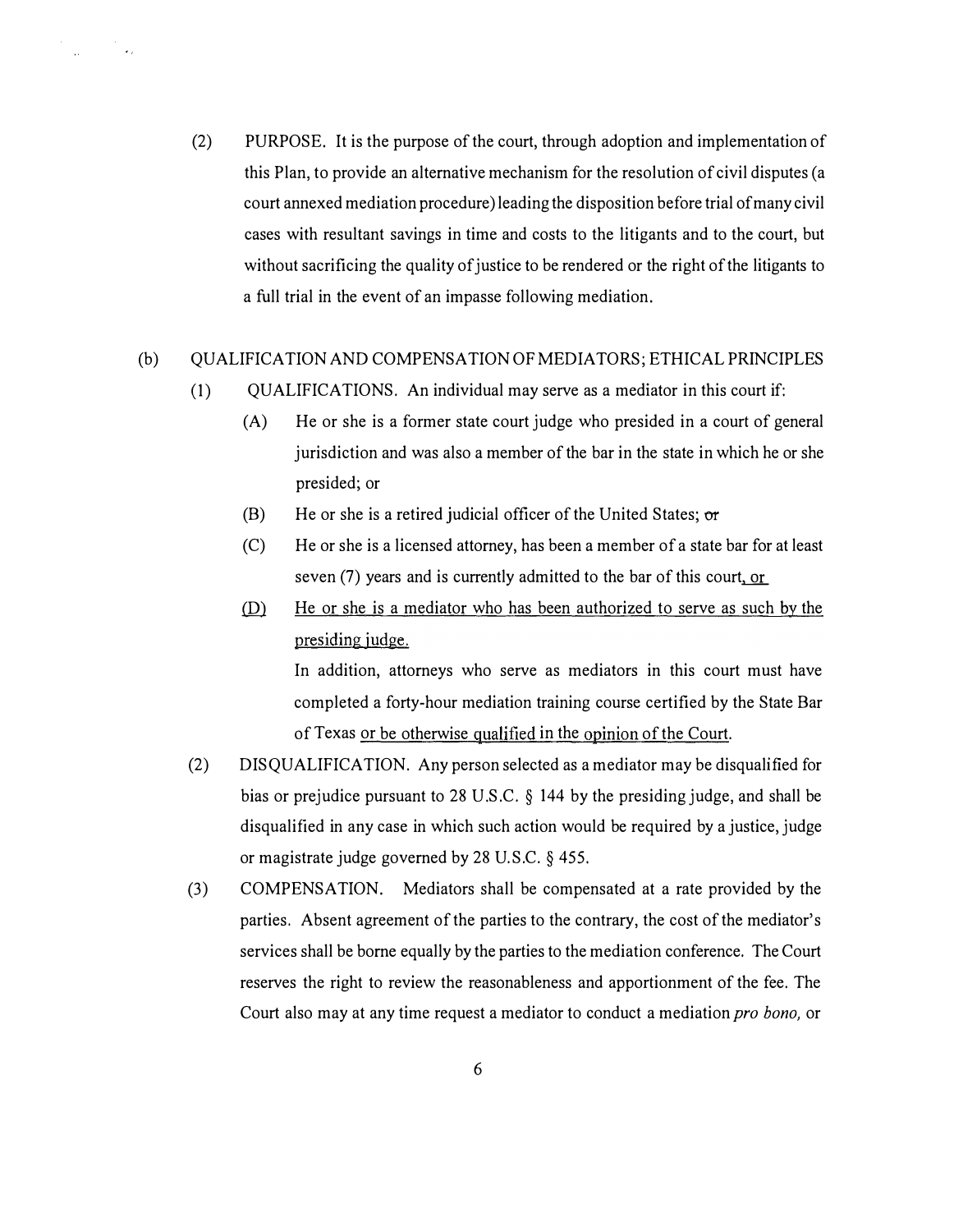for a reduced rate.

 $\label{eq:2.1} \begin{split} \mathcal{F}^{(1)}_{\text{max}}(x) &= \mathcal{F}^{(1)}_{\text{max}}(x)\\ &= \mathcal{F}^{(1)}_{\text{max}}(x) + \mathcal{F}^{(2)}_{\text{max}}(x) \end{split}$ 

- (A) LIMITATIONS ON COMPENSATION. Except as provided by this Plan, no mediator shall charge or accept in connection with the mediation of any particular case any fee or thing of value from any other source whatever, absent written approval of the court given in advance of the receipt of any such payment or thing of value.
- (4) MEDIATORS AS COUNSEL. Any member of the bar who is designated as a mediator pursuant to this Plan shall not for that reason be disqualified from appearing and acting as counsel in any other case pending before the court.
- (5) ETHICAL PRINCIPLES FOR ATTORNEY-MEDIATORS. Any attorney person acting as a mediator pursuant to section  $(d)(1)$  of this Plan is subject to the ethical principles specified in Attachment 1 to this Plan. The clerk of court shall provide each attorney-mediator with a copy of these principles upon the attorney's his or her designation as a mediator.

# (c) CASES SUBJECT TO MEDIATION; WITHDRAWAL.

(1) COURT REFERRAL. Except as specified below, litigants in all civil cases shall consider the use of court-annexed mediation pursuant to this Plan at an appropriate stage in the litigation. Upon order by the presiding judge, any civil action or claim may be referred to a mediation conference except:

- (A) Appeals from rulings of administrative law agencies;
- (B) Habeas corpus and/or extraordinary writs;
- (C) Bankruptcy appeals.

(2) APPLICATION OF COUNSEL. Any action or claim may also be referred to a mediation conference through the stipulation of the counsel of record and approval of the Court. (3) WITHDRAW AL. Any civil action or claim referred to mediation pursuant to this Plan may be withdrawn from mediation by the presiding judge at any time, before or after reference, upon a determination, for any reason, that this case is not suitable for mediation.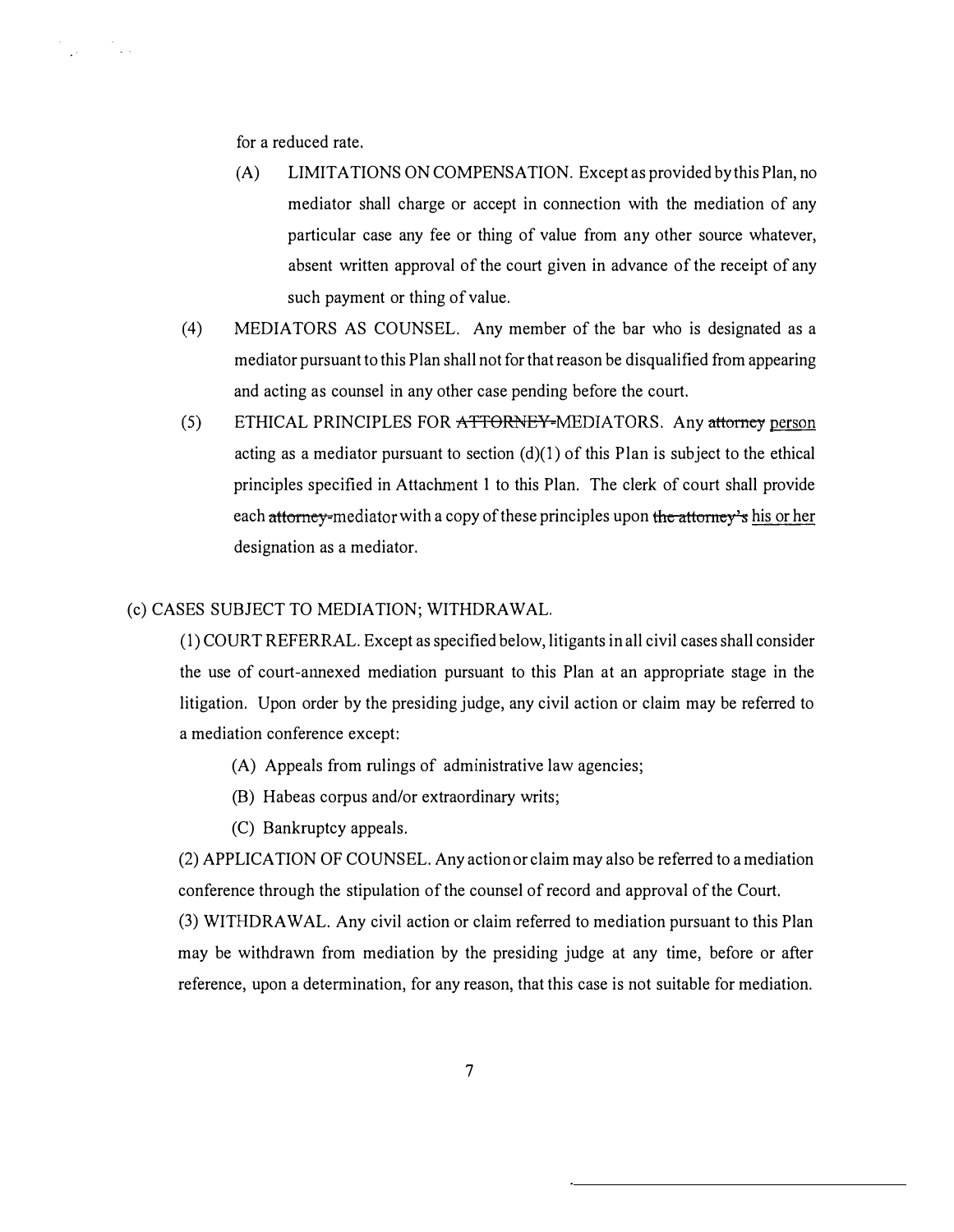( d) PROCEDURES FOR REFERRAL. In every case in which the Court determines that referral to mediation is appropriate pursuant to this Plan, the Court shall enter an order of referral which shall:

- (I) Designate the mediator;
- (2) Define the window of time in which the mediation conference may be conducted;
- (3) Designate lead counsel, who shall be responsible for coordinating mediation conference dates agreeable to the mediator and all counsel of record.

#### (e) SCHEDULING OF CONFERENCE.

(I) PARTY ATTENDANCE REQUIRED. Unless otherwise excused by the presidingjudge in writing, all parties, corporate representatives, and any other required claims professionals (e. g. insurance adjusters, etc.) shall be present at the mediation conference with full authority to negotiate a settlement. Subject to the approval of the mediator, the mediation conference may proceed in the absence of a party who, after due notice, fails to be present. Failure to comply with the attendance or settlement authority requirements may subject a party to sanctions by the Court. And upon motion of an attending party, sanctions may be imposed by the Court on any party who, absent good cause shown, failed to attend the conference. (2) CONTINUANCE. The mediator may, with the consent of all parties and counsel, reschedule the mediation conference to a date certain not later than ten (10) days prior to the scheduled trial date. Any continuance beyond that time must be approved by the presiding judge.

(f) MEDIATION REPORT. Within five (5) days following the conclusion of the mediation conference, the mediator shall electronically file the mediation report with the court using the CM/ECF filing system. The report shall indicate whether all required parties were present, whether the case settled, was continued with the consent of the parties, or whether the mediator declared an impasse.

(g) TRIAL UPON IMPASSE. If the mediation conference ends in an impasse, the case will be tried as originally scheduled. All proceedings of the mediation conference, including statements made by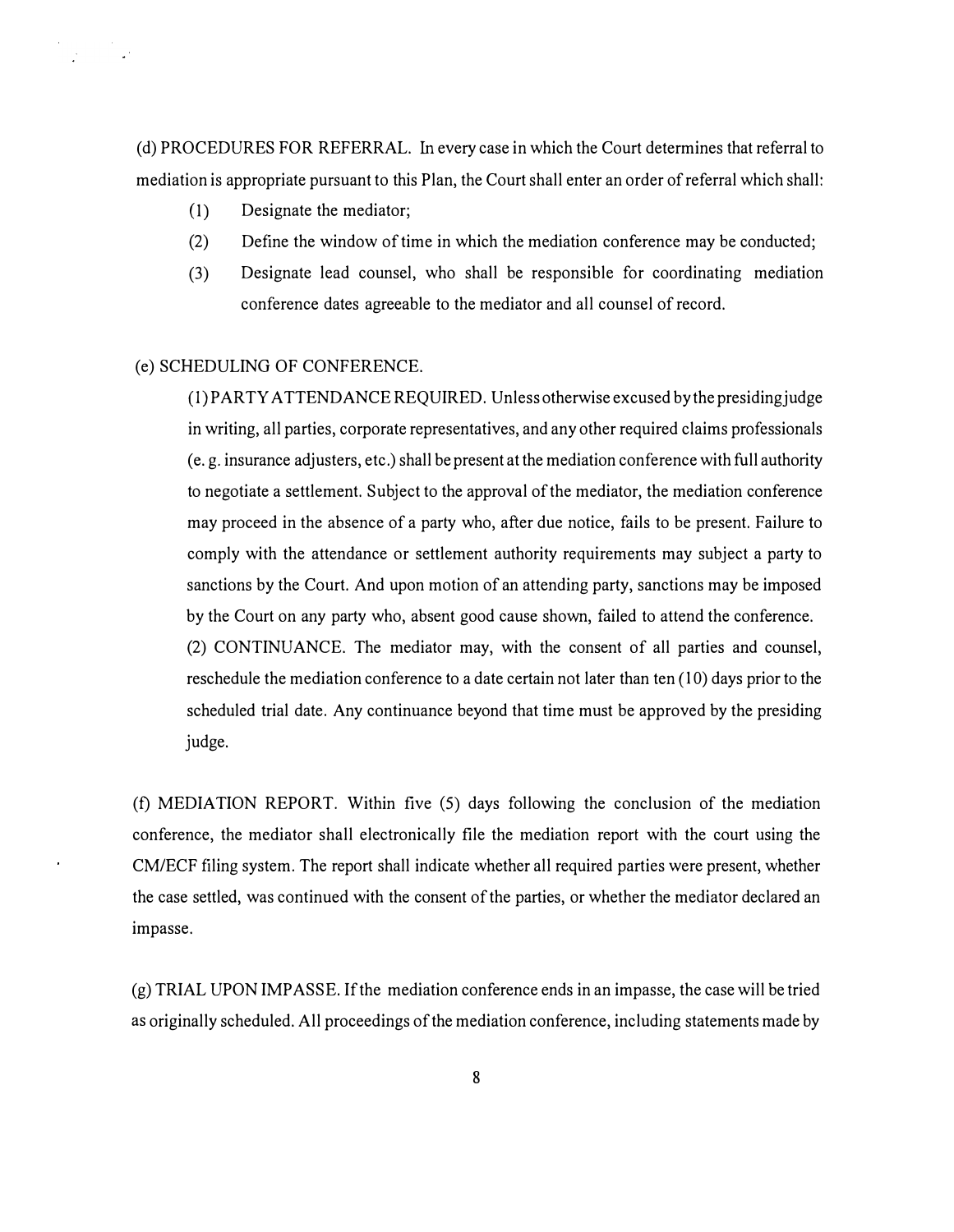any party, attorney, or other participant. are privileged in all respects.

 $\label{eq:2.1} \frac{1}{2} \int_{-\infty}^{\infty} \frac{1}{\sqrt{2\pi}} \int_{-\infty}^{\infty} \frac{1}{\sqrt{2\pi}} \frac{1}{\sqrt{2\pi}} \int_{-\infty}^{\infty} \frac{1}{\sqrt{2\pi}} \frac{1}{\sqrt{2\pi}} \frac{1}{\sqrt{2\pi}} \frac{1}{\sqrt{2\pi}} \frac{1}{\sqrt{2\pi}} \int_{0}^{\infty} \frac{1}{\sqrt{2\pi}} \frac{1}{\sqrt{2\pi}} \frac{1}{\sqrt{2\pi}} \frac{1}{\sqrt{2\pi}} \int_{0}^{\infty} \frac{1$ 

(h) CONFIDENTIALITY. The mediation process is to remain confidential. Mediation proceedings may not be reported, recorded, placed in evidence, made known to the trial court or jury, or construed for any purpose as an admission against interest. A party is not bound by anything said or done at a mediation conference unless a settlement is reached.

As specified in section 6 of Attachment 1 to this Plan,  $\frac{d}{dx}$  attorney-mediator should protect confidential information obtained by virtue of the mediation process and should not disclose such information to other attorneys within his or her law firm or use such information to the advantage of the law firm's clients or to the disadvantage of those providing such information. However, notwithstanding the foregoing, an a attorney-mediator may disclose information  $(1)$  that is required to be disclosed by operation oflaw; (2) that he or she is permitted by the parties to disclose; (3) that is related to an ongoing or intended crime or fraud; or (4) that would prove an abuse of the process by a participant or  $\theta$  attorney-mediator.

(i) ADMINISTRATION AND EVALUATION OF THIS PLAN. And Absent entry of a general order to the contrary, the clerk of court is hereby designated to implement, administer, oversee and evaluate this Plan. The clerk shall make an annual report to the Court that evaluates the Plan's effectiveness and recommends improvements to the Plan.

Attachment I to Appendix H, Court-Annexed Mediation Plan

# ETHICAL PRINCIPLES FOR ATTORNEY-MEDIATORS COURT-ANNEXED MEDIATION PLAN U.S. DISTRICT COURT, EASTERN DISTRICT OF TEXAS

1.  $\pi$  A attorney-mediator appointed or selected by the court should act fairly, honestly, competently, and impartially.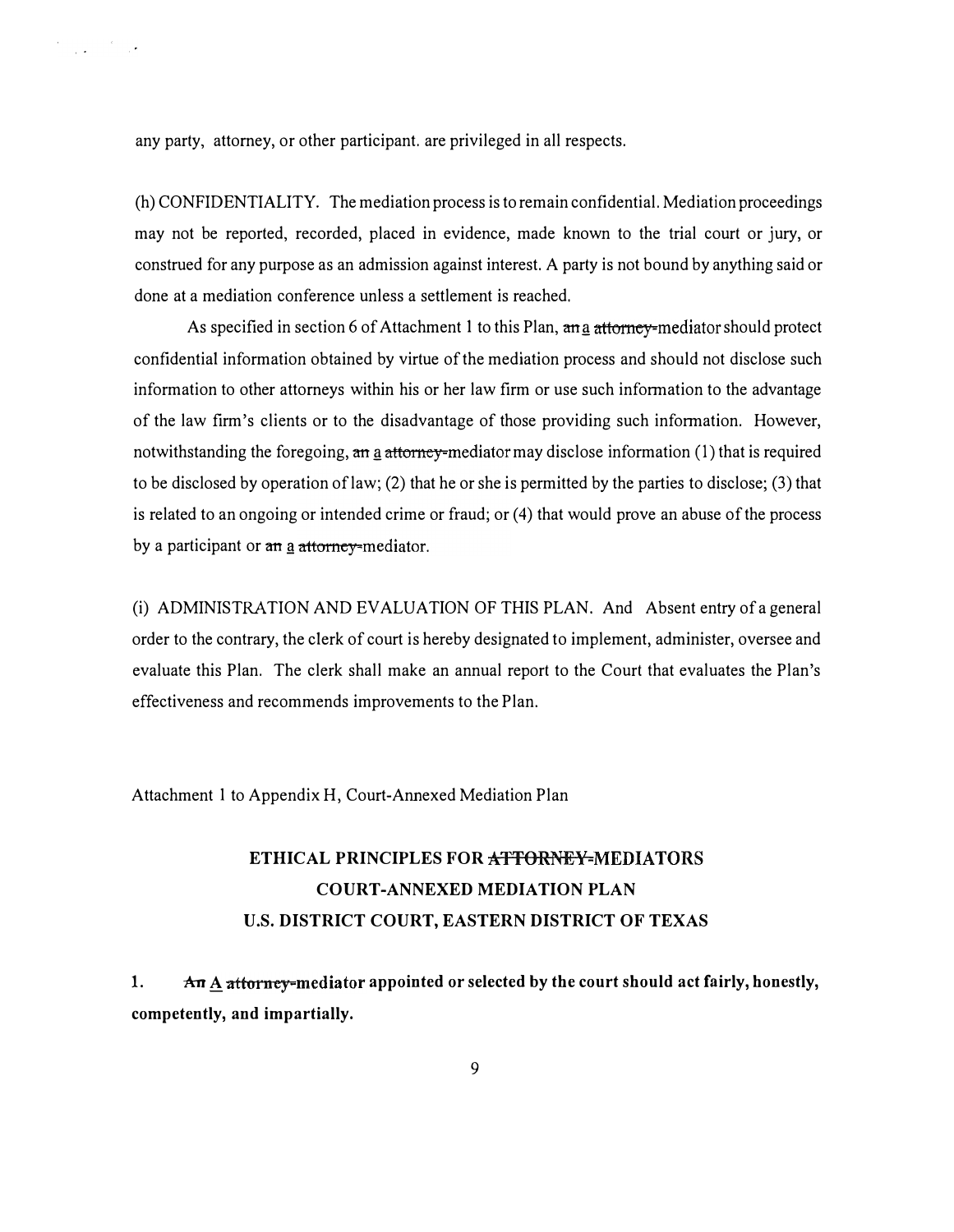Comment: This is an objective, not subjective, standard. Should the integrity or competency of an a attorney-mediator be questioned, the inquiry should be whether an a attorney-mediator has acted fairly, honestly, competently, and impartially. Whether this standard has been met should be measured from the point of view of a disinterested, objective observer (such as the judge who oversees the mediation process), rather than from the point of view of any particular party.

 $\mathcal{L}_{\text{in}} = \mathcal{L}_{\text{out}}$ 

The imposition of a subjective appearance standard would unfairly require the neutral to withstand the subjective scrutiny of the interested parties, who, for example, might seek to attack the neutral's impartiality if disappointed by the settlement. As this would undermine the important public interest in achieving binding settlements, there is no intention to impose such a subjective standard under this principle.

2.  $\forall$  A attorney-mediator should disqualify himself or herself if there is a conflict of interest arising from a past or current relationship with a party to the mediation process.

Comment: Ordinarily, an a attorney-mediator cannot perform effectively if there is a past or present representational or other business relationship with one of the parties to the dispute, even if that relationship existed only in connection with entirely unrelated matters. However, such conflicts of interest may be waived by the parties, so long as the particulars of the representational or other business relationship are first fully disclosed on a timely basis. Family relationships, and relationships that give rise to an a attorney-mediator's having a financial interest in one of the parties or in the outcome of the dispute, or prior representation with regard to the particular dispute to be addressed in the mediation process, cannot be waived.

3. An attorney-mediator should avoid future conflicts that may arise after the mediation proceeding is complete. Thus, an attorney-mediator should be barred from representing a party to the mediation proceeding with regard to the same or substantially related matters, as should his or her law firm, except that no future conflict with regard to substantially related matters will be imputed to his or her law firm after the expiration of one year from completion of the mediation process, provided that the law firm shields the mediator from participating in the substantially related matter in any way.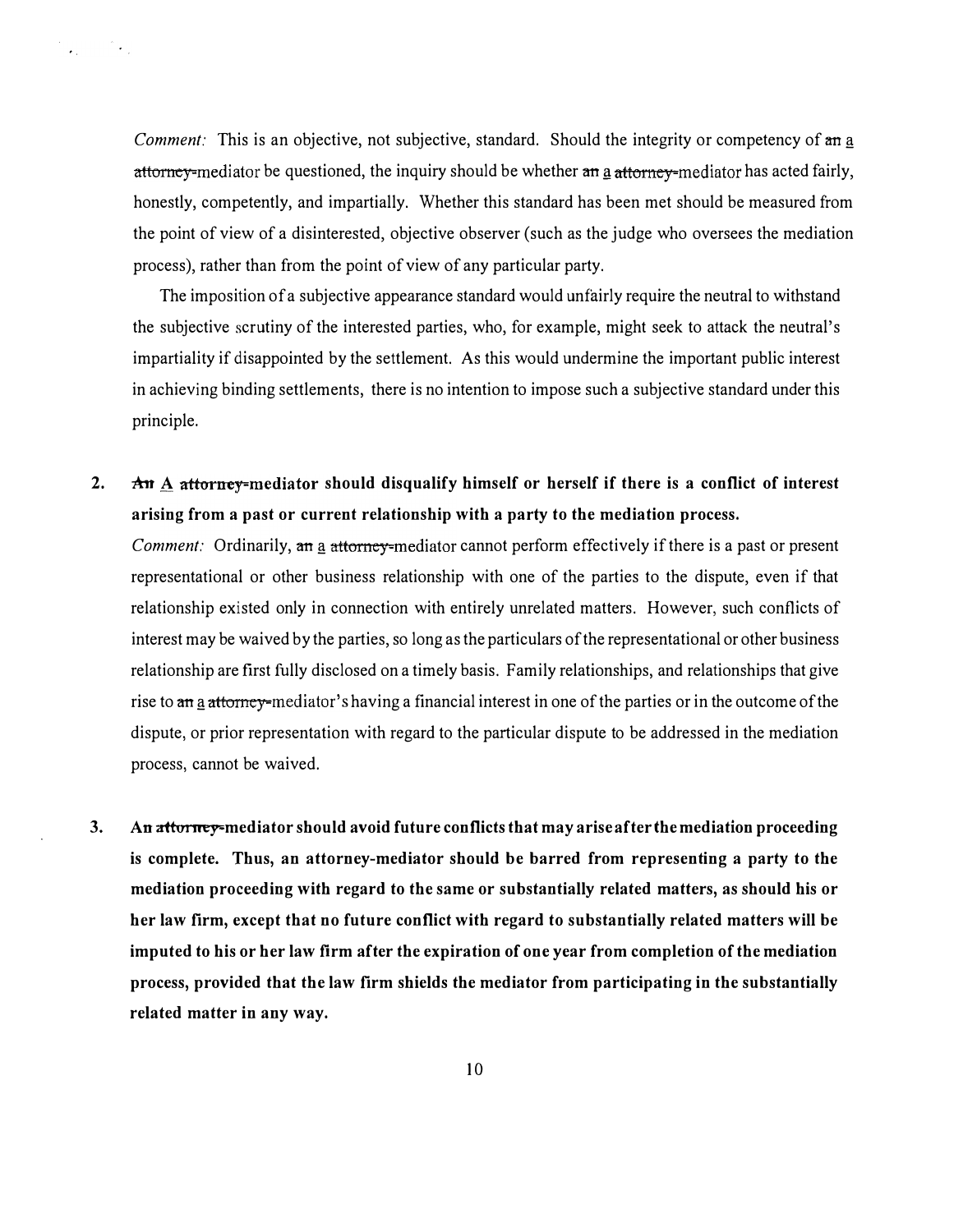Comment: Parties to a mediation proceeding have a reasonable expectation that they will not be harmed in the future from an attorney-mediator's knowledge about them, especially confidential information gained during the mediation process. Thus, this principle would preclude the a attorney-mediator from representing any other mediation party in the same or substantially related matters, recognizing the sensitive nature of information, opinions, and strategies learned by the mediator. The same impairment would be imputed to the an attorney-mediator's law firm in the same case, but it would dissipate with the passage of time, our recommendation being one year, in any substantially related matter. This safe harbor recognizes that it would be far too draconian to automatically preclude the law firm's representation of a prospective client for all time merely because an attorney-mediator in that firm conducted mediation proceedings involving that party in the past, even in a substantially related matter. This provision assumes that the attorney-mediator has observed the duty of confidentiality and that he or she can be screened from any future related matter undertaken by the firm. Finally, because an attorney who serves as a court-appointed mediator does not thereby undertake the representation of the participants as clients in the practice of law, ethical rules governing future conflicts of interest arising from past representation, such as the ABA Model Rules of Professional Conduct 1.9 and 1. 10, do not appear to apply.

 $\label{eq:2.1} \begin{split} \mathcal{L}^{(1)} &= \frac{1}{\sqrt{2\pi}}\left(\frac{1}{\sqrt{2\pi}}\right)^{1/2} \mathcal{L}^{(1)} \end{split}$ 

4. Before accepting a mediation assignment,  $\pi n$  a  $\pi t$  attorney-mediator should disclose any facts or circumstances that may give rise to an appearance of bias.

Comment: Once such disclosure is made, the attorney-mediator may proceed with the mediation process if the party or parties against whom the apparent bias would operate waive the potential conflict. The best practice is for the attorney-mediator to disclose the potential conflict in writing and to obtain written waivers from each party before proceeding.

5. While presiding over the mediation process, an attorney-mediator should refrain from soliciting legal business from, or developing an attorney-client relationship with, a participant in that ongoing mediation process.

Comment: This provision prohibits the development of a representational attorney-client relationship, or the solicitation of one, during the course of the mediation process. It is not intended to preclude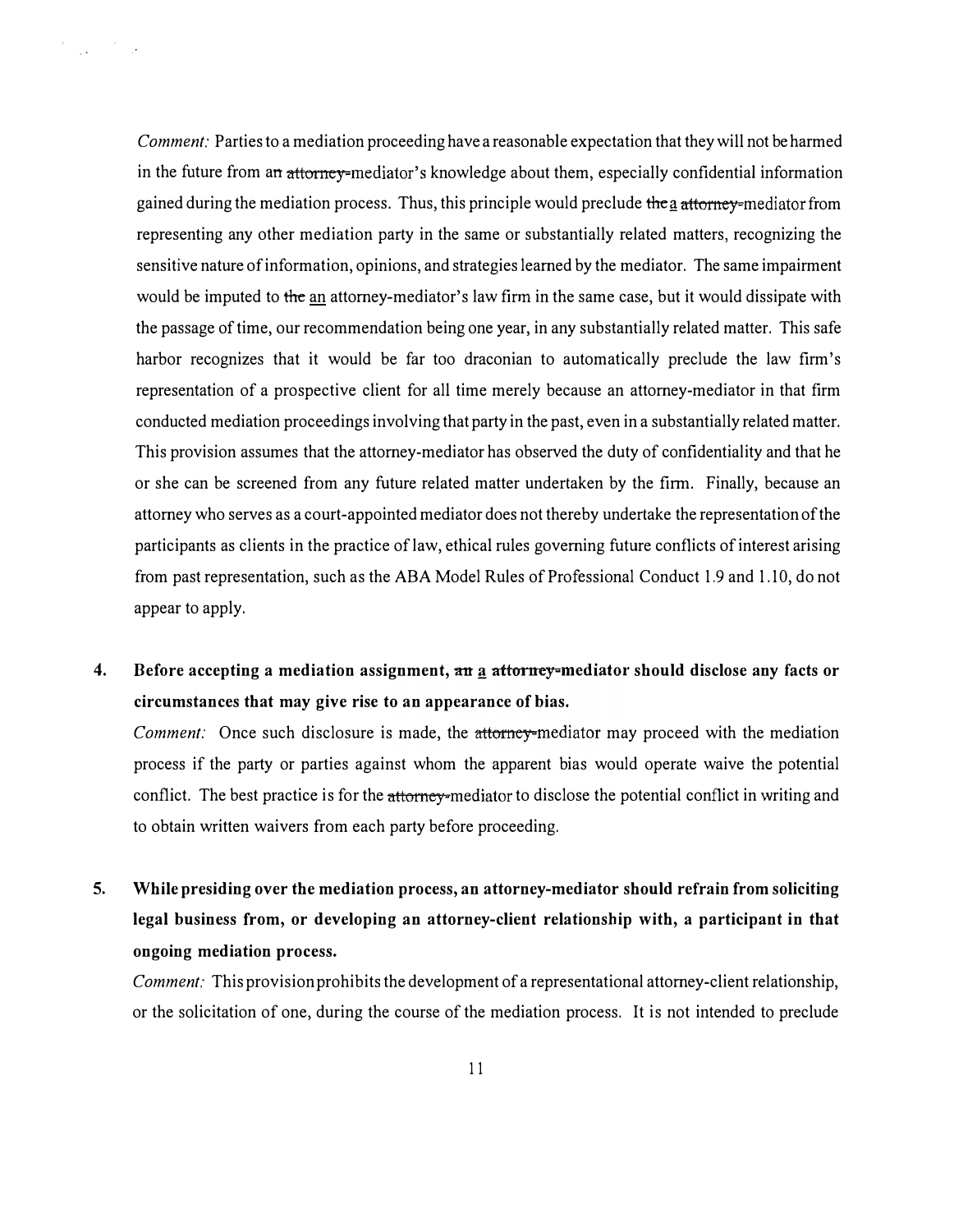consideration of enlarging the mediation process to include related matters, nor is it intended to prevent the attorney-mediator from accepting other mediation assignments involving a participant in an ongoing mediation matter, provided the attorney-mediator discloses such arrangements to all the other participants in the ongoing mediation matter.

6. An attorney-mediator should protect confidential information obtained by virtue of the mediation process and should not disclose such information to other attorneys within his or her law firm or use such information to the advantage of the law firm's clients or to the disadvantage of those providing such information. However, notwithstanding the foregoing, an attorney-mediator may disclose information (a) that is required to be disclosed by operation of law, including this court's Mediation Plan; (b) that he or she is permitted by the parties to disclose; (c) that is related to an ongoing or intended crime or fraud; or (d) that would prove an abuse of the process by a participant or an attorney-mediator.

Comment: This provision requires protection of confidential information learned during the mediation processes. For this purpose, information is confidential if it was imparted to the attorney-mediator with the expectation that it would not be used outside the mediation process. Information otherwise discoverable in the litigation does not become confidential merely because it has been exchanged in the mediation process. This principle also permits disclosure of information that is required to be disclosed by operation of law. This provision accommodates laws such as those requiring the reporting of domestic violence and child abuse.

7.  $\mathbf{A} \mathbf{n} \underline{\mathbf{A}}$  attorney-mediator should protect the integrity of both the trial and mediation processes by refraining from communicating with the assigned trial judge concerning the substance of negotiations or any other confidential information learned or obtained by virtue of the mediation process, unless all of the participants agree and jointly ask the attorney-mediator to communicate in a specified way with the assigned trial judge.

Comment: This policy forbids attorney-mediators from speaking with the assigned trial judge about the substance of confidential negotiations and also prohibits the assigned trial judge from seeking such information from an attorney-mediator. Docket control should be facilitated by means of the attorney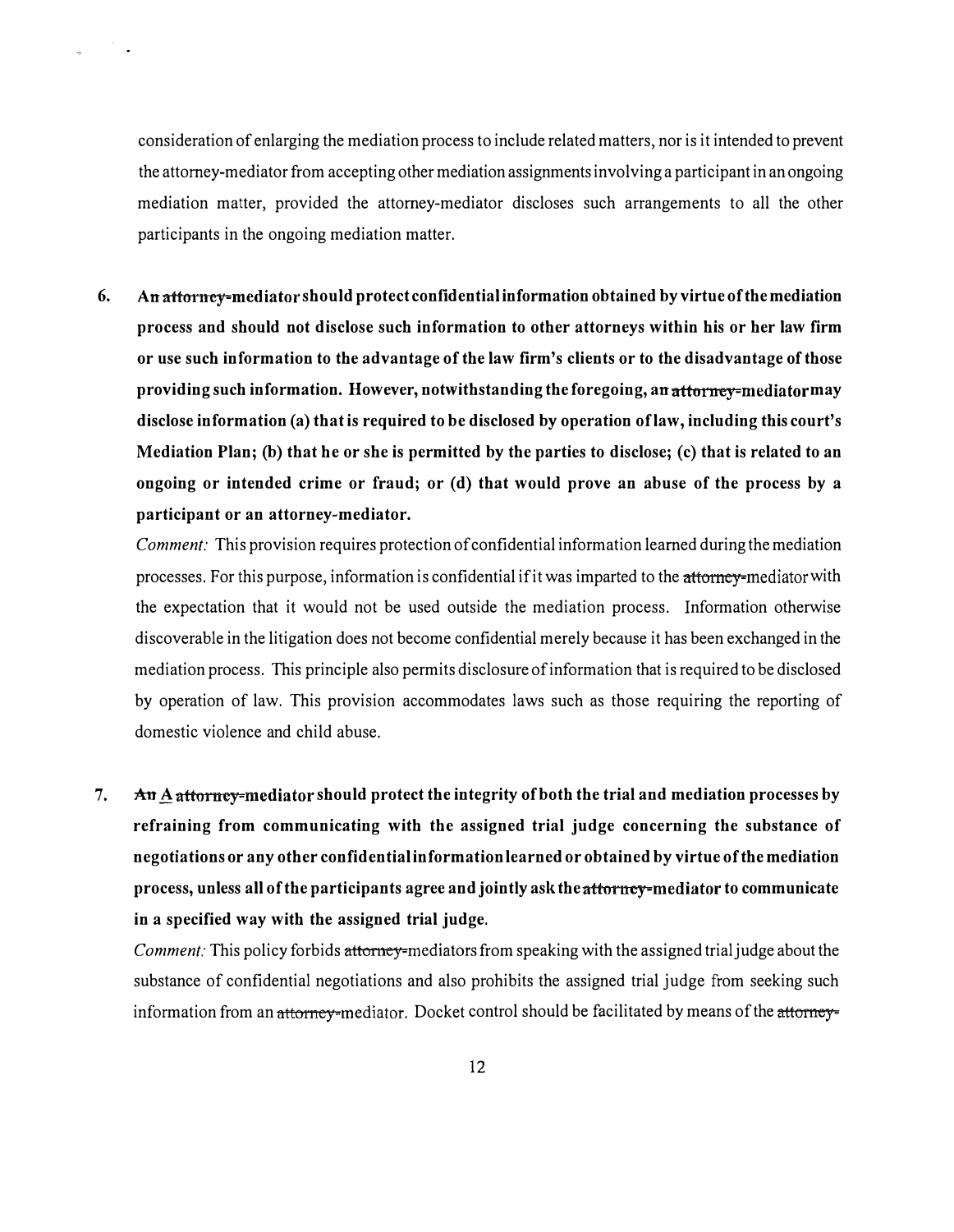mediator's report (see section (f) of the Plan) of whether the case settled or not or through other periodic reporting that does not discuss parties' positions or the merits of the case.

Public confidence in both the trial and settlement processes can be undermined if direct communication is permitted between the attorney-mediator and the assigned trial judge regarding the merits of the case or the parties' confidential settlement positions. However, it does no harm to communicate with the trial judge at the joint request of the parties, such as requests for continuances, discovery accommodations, more time to pursue the effort, or administrative closure of the case pending implementation of a settlement agreement.

# 8.  $\Delta n$   $\Delta$  attorney-mediator should fully and timely disclose all fee and expense requirements to the prospective participants in the settlement process in accordance with section (c) of this Plan. A participant who is unable to afford the cost of mediation may be excused from paying by the trial judge.

Comment: If the trial judge intends to require a certain level of pro bono service from the a attorneymediator in a particular case, the level of the *pro bono* commitment should be explicitly defined by the trial judge at the outset of the mediation process, then explained by the mediator to the parties. When, as in most cases, the a attorney-mediator is permitted to charge a fee to mediation participants, disputes about mediation fees, though rare, can be prevented through disclosure at the outset of the fee arrangements.

\* \* \* \* \*

*Comment:* The amendments to section  $(b)(1)(D)$  of the Plan now allow the presiding judge the option of appointing  $(1)$  a non-attorney mediator;  $(2)$  a mediator who has not completed a 40-hour mediation course as required by the State Bar of Texasp and (3) an attorney-mediator who is not a member of our bar. The language of the rest of the Plan has been amended to conform to the  $(b)(1)(D)$  changes.

Signed this  $\downarrow$  day of February, 2007.

# FOR THE COURT: